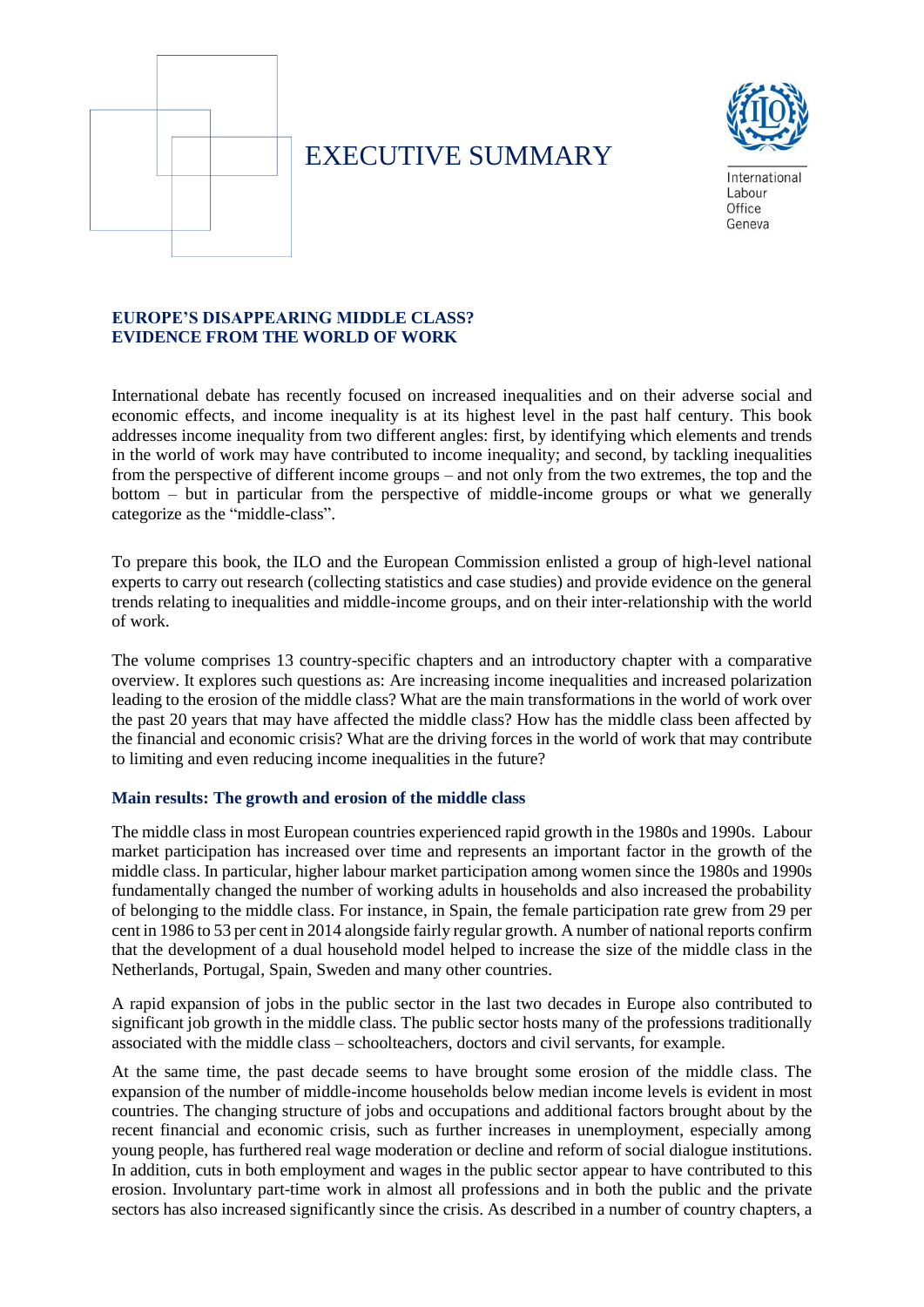sort of vicious circle has developed: the crisis has weakened the middle class, which in turn has reduced aggregate demand, thereby deepening and prolonging the downturn.

Some occupations that have traditionally represented the middle class, for example teachers, may not systematically belong to the middle income groups anymore. The number of temporary contracts in the public sector has increased rapidly throughout Europe. Employment security is thus no longer the norm in a public sector that does not seem to represent a lever for employment growth for the middle class, as witnessed in the past.

Women have been particularly affected by this process. The public sector is not only a major source of employment for women, it also provides many jobs for highly qualified women, and the above processes therefore directly affect the dual household model and the growth of the middle class. Lower supply and sometimes lower quality of public services is also affecting the middle class, which traditionally demands such services, especially women who wish to continue their participation in the labour market.

A number of chapters show how very high youth unemployment rates can result in a lower probability of being part of the middle class in the future, and thus lead to a form of intergenerational gap. By contrast, lower youth unemployment rates as in Belgium or Germany could help younger generations to achieve or maintain middle class status.

The situation of older workers has also had an impact. Employment rates for older workers (55–64 years old) have increased during the past decade. The postponement of exit at the end of the job career entails a lengthening of working life and provides a means of sustaining middle class status.

#### **The link between polarization and the middle class**

The experts' findings make a direct link between increased income inequalities and the erosion of middle income groups, and confirm the need to tackle inequalities also by looking at what is happening to the "middle class". The figure below shows a direct correlation (as shown by the red line and by a R-squared or coefficient of determination of 0.71 for 2011) between the level of income inequalities and the size of the core middle class. The volume also finds a direct correlation between the trends of these two indicators over time. On this basis, we can predict that the increase in inequalities documented recently by several international organizations (OECD, IMF, ILO and EC) must have been accompanied by an erosion of the middle class.





Source: EU-SILC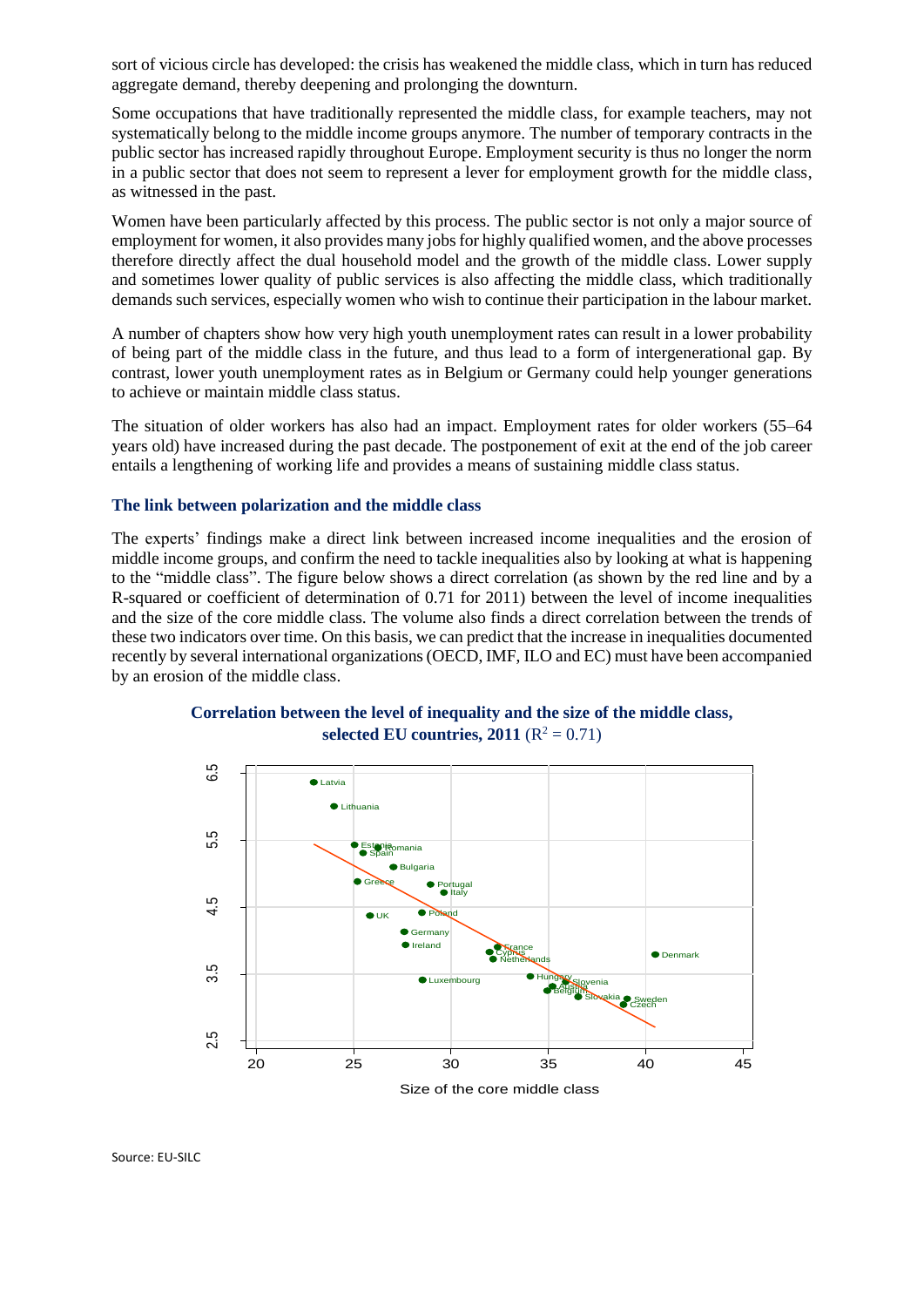Another relationship emerges from the data, one between the decline in the middle class and its original size.<sup>1</sup> The size of the core middle class in Europe varies considerably from country to country, from 23 per cent in Latvia to 40 per cent in Denmark (2011). A comparison of EU countries shows a more substantial middle class in the Nordic countries – Denmark and Sweden – and a smaller middle class in both the south (Greece and Spain) and in central and eastern Europe (Estonia, Latvia and Lithuania,).



**Size of income classes based on net household income, selected EU countries, 2011**

Source: EU-SILC

1

## **Policies and institutions can make a difference**

Considering the importance of labour market participation, all measures that contribute to increasing such participation tend to have a direct impact on the stability and even growth of middle-income groups. For instance, the use of vocational training and short-time working schemes in a number of EU countries during the recent crisis contributed to limiting unemployment and helped younger generations to maintain some basis to achieving middle class status.

Similarly, the long term trend of jobs polarization reported in this book calls for an ambitious programme of upgrading to ensure that employees acquire the necessary new skills to match those required in the labour market. Sweden and Germany provide interesting developments in this regard.

Industrial relations, as a process for influencing the world of work and thus inequalities, was found to play a particular role. Even if industrial relations systems are very different between, for instance, Belgium, France and the Netherlands, its resilience in those three countries appears to be one major reason for relatively lower inequalities and a greater middle class stability.

Conversely, the weakening of a number of mechanisms for social dialogue since the crisis began seems to have had a direct impact on the world of work, with significant effects on inequalities and the middle class. Long-term transformations in industrial relations and the labour markets can also explain the growth of the low pay segment and the erosion of the middle class. In this context, minimum wage policies contribute to lifting the income position of those at the bottom of the wage scale and facilitate their households' progression towards the middle group categories.

Mechanisms of wage fixing and wage bargaining were also found to play some role. While the removal of the wage indexation mechanism in Italy in the early 1990s was accompanied by an immediate increase in inequalities, the survival of the indexation system in Belgium seems to have contributed to

 $1$  Within entire distribution, we capture the middle class size through three middle-income groups: lower middle (below 60 to 80 per cent of median income), core middle (80 to 120 per cent) and upper middle (120 to 200 per cent), complemented by the two other extremes, namely the lower income group (below 60 per cent) and the upper income group (above 200 per cent).